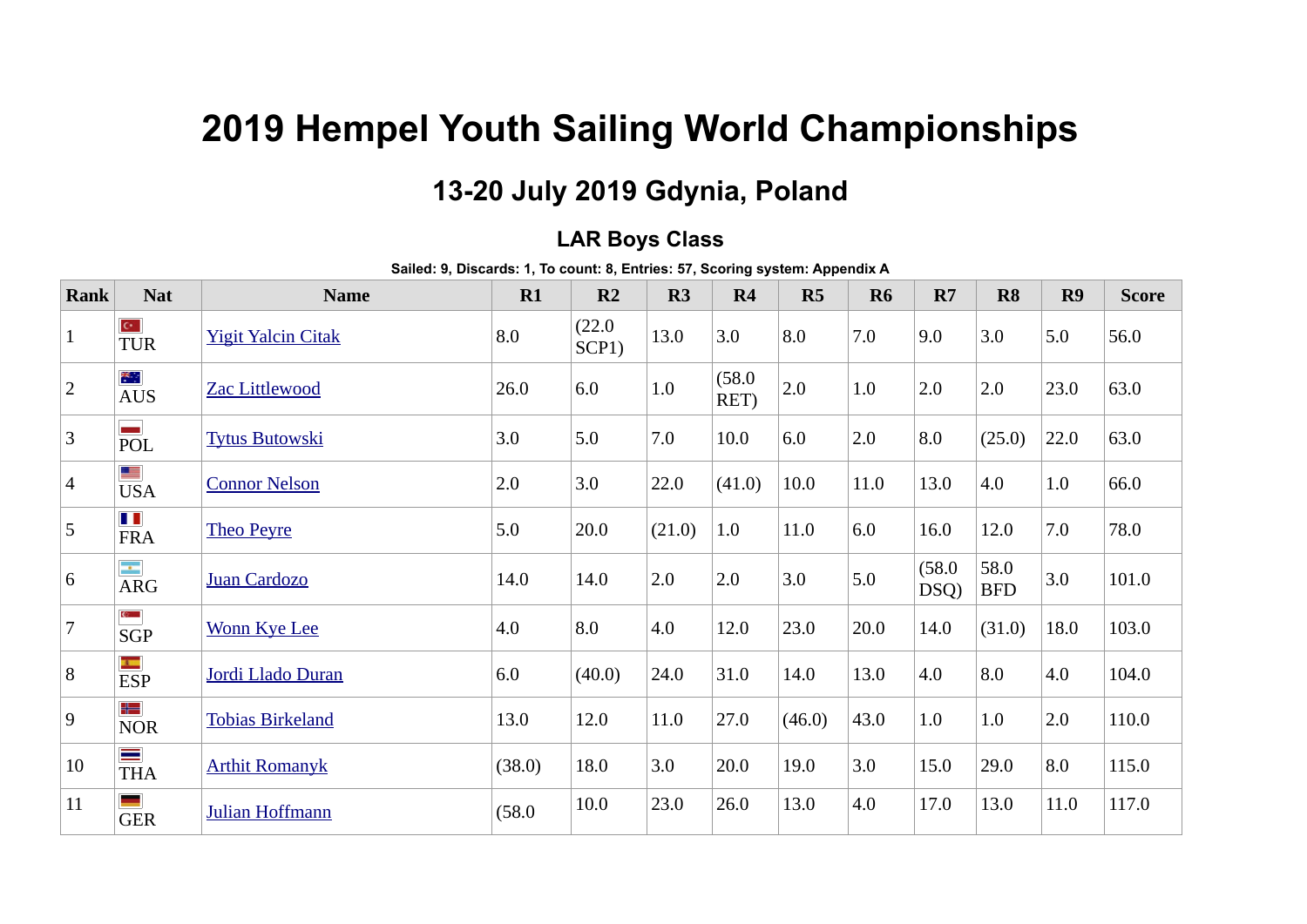| <b>Rank</b> | <b>Nat</b>                                                 | <b>Name</b>              | R1             | R2             | R3     | R4   | R5   | R6                 | R7                 | R8   | R <sub>9</sub> | <b>Score</b> |
|-------------|------------------------------------------------------------|--------------------------|----------------|----------------|--------|------|------|--------------------|--------------------|------|----------------|--------------|
|             |                                                            |                          | BFD)           |                |        |      |      |                    |                    |      |                |              |
| 12          | $+$<br><b>SWE</b>                                          | <b>Fabian Magnusson</b>  | 10.0           | 26.0           | 12.0   | 5.0  | 29.0 | 19.0               | (35.0)             | 7.0  | 10.0           | 118.0        |
| 13          | $\blacksquare$<br><b>ITA</b>                               | <b>Matteo Paulon</b>     | 16.0           | (58.0)<br>DSQ) | 8.0    | 6.0  | 1.0  | 17.0               | 46.0               | 18.0 | 12.0           | 124.0        |
| 14          | $\overline{\phantom{a}}$<br>NED                            | Teun In Der              | 9.0            | 23.0           | (34.0) | 8.0  | 16.0 | 15.0               | 6.0                | 23.0 | 28.0           | 128.0        |
| 15          | **∴<br>NZL                                                 | <b>Luke Cashmore</b>     | 11.0           | (24.0)         | 9.0    | 17.0 | 22.0 | 21.0               | 20.0               | 15.0 | 14.0           | 129.0        |
| 16          | ăk<br><b>GBR</b>                                           | <b>James Foster</b>      | 7.0            | (45.0)         | 10.0   | 13.0 | 35.0 | 24.0               | 18.0               | 14.0 | 19.0           | 140.0        |
| 17          | $\left\vert \bullet\right\vert$<br>$\overline{\text{CAN}}$ | <b>Ryan Anderson</b>     | (58.0)<br>BFD) | 1.0            | 6.0    | 14.0 | 17.0 | 16.0               | 10.0               | 34.0 | 46.0           | 144.0        |
| 18          | $\langle \bullet \rangle$<br><b>ISR</b>                    | <b>Yoav Kfir</b>         | 12.0           | (35.0)         | 26.0   | 9.0  | 33.0 | 10.0               | 5.0                | 21.0 | 33.0           | 149.0        |
| 19          | ⋇⊥<br><b>IVB</b>                                           | <b>Thad Lettsome</b>     | 20.0           | 32.0           | 42.0   | 18.0 | 7.0  | 9.0                | (43.0)             | 17.0 | 9.0            | 154.0        |
| 20          | $+$<br><b>FIN</b>                                          | <b>Otto Dahlberg</b>     | $1.0\,$        | 2.0            | 28.0   | 32.0 | 24.0 | 31.0               | (58.0)<br>RET)     | 16.0 | 30.0           | 164.0        |
| 21          | <b>RUS</b>                                                 | <b>Sergey Doroshenko</b> | (58.0)<br>BFD) | 31.0           | 5.0    | 4.0  | 28.0 | 28.0               | 11.0               | 20.0 | 45.0           | 172.0        |
| 22          | ≥≼ o<br><b>BER</b>                                         | <b>Campbell Patton</b>   | (58.0)<br>BFD) | 16.0           | 15.0   | 15.0 | 20.0 | 34.0               | 36.0               | 5.0  | 39.0           | 180.0        |
| 23          | $\overline{\phantom{a}}$<br>LTU                            | <b>Vejas Strelciunas</b> | (58.0)<br>BFD) | 29.0           | 19.0   | 22.0 | 12.0 | 0.8                | 58.0<br><b>RET</b> | 22.0 | 17.0           | 187.0        |
| 24          | $\blacksquare$<br><b>IRL</b>                               | Jamie Mcmahon            | (58.0)<br>BFD) | 28.0           | 17.0   | 7.0  | 4.0  | 58.0<br><b>DSQ</b> | 37.0               | 24.0 | 13.0           | 188.0        |
| 25          | $\bullet$                                                  | <b>Nicolas Mueller</b>   | 18.0           | (46.0)         | 18.0   | 38.0 | 9.0  | 22.0               | 30.0               | 30.0 | 35.0           | 200.0        |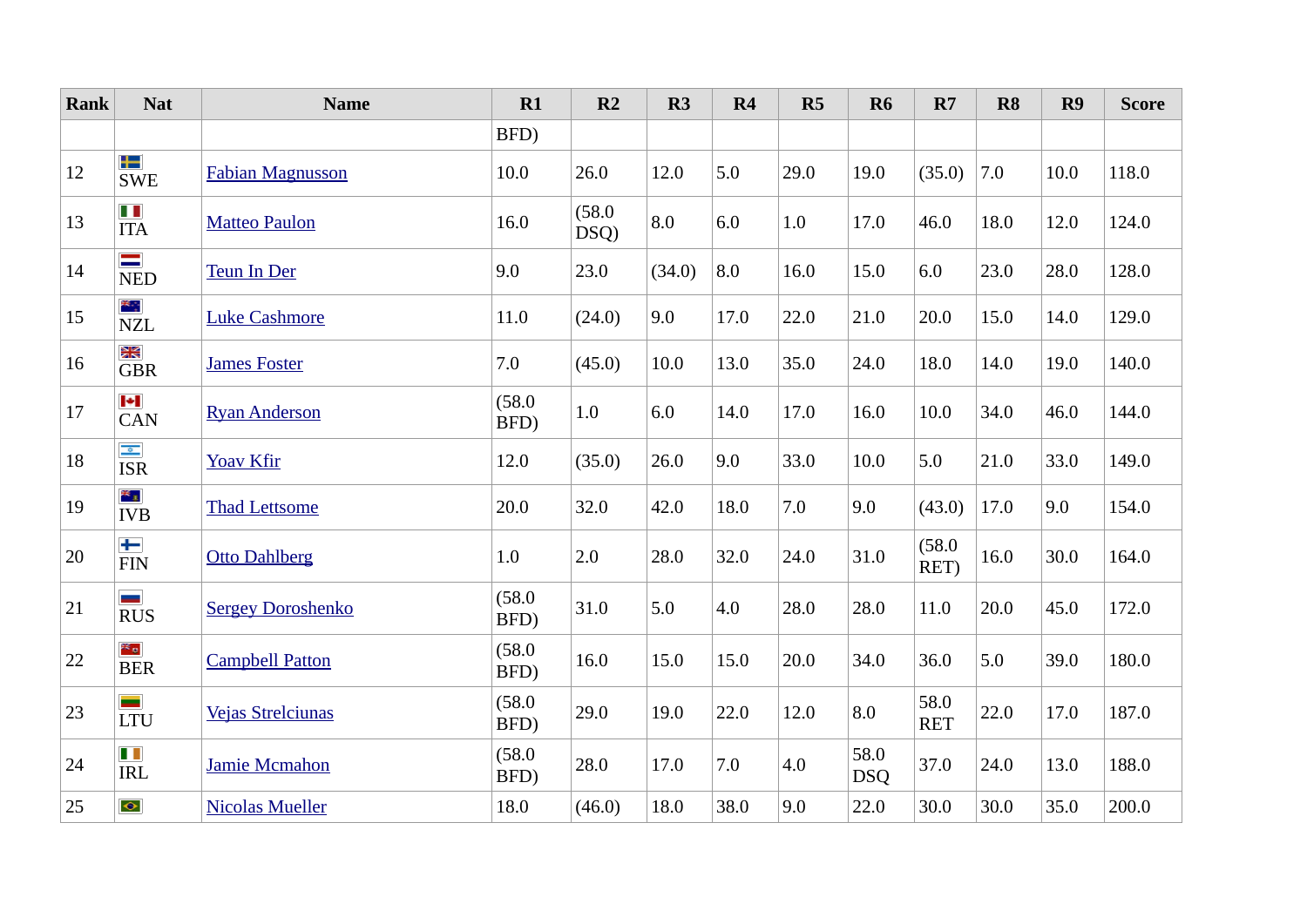| <b>Rank</b> | <b>Nat</b>                                             | <b>Name</b>                  | R1             | R2                       | R3   | R4   | R5     | R6     | R7             | R8     | R9     | <b>Score</b> |
|-------------|--------------------------------------------------------|------------------------------|----------------|--------------------------|------|------|--------|--------|----------------|--------|--------|--------------|
|             | <b>BRA</b>                                             |                              |                |                          |      |      |        |        |                |        |        |              |
| 26          | $\sim$<br><b>SLO</b>                                   | Janez Zabukovec              | (58.0)<br>BFD) | 17.0                     | 14.0 | 23.0 | 43.0   | 32.0   | 26.0           | 35.0   | 15.0   | 205.0        |
| 27          | $\bullet$<br><b>POR</b>                                | <b>Martim Fernandes</b>      | (58.0)<br>BFD) | 15.0                     | 20.0 | 37.0 | 25.0   | 30.0   | 3.0            | 38.0   | 43.0   | 211.0        |
| 28          | $\frac{1}{2}$<br><b>ISV</b>                            | <b>Mathieu Dale</b>          | 28.0           | $11.0$                   | 31.0 | 19.0 | 32.0   | 26.0   | (45.0)         | 45.0   | 25.0   | 217.0        |
| 29          | Ň<br><b>RSA</b>                                        | <b>Cullen Keytel</b>         | 29.0           | (47.0)                   | 32.0 | 11.0 | 21.0   | 27.0   | 27.0           | 39.0   | 32.0   | 218.0        |
| 30          | $\blacktriangleleft$<br>SUI                            | <b>Gauthier Verhulst</b>     | 27.0           | 37.0                     | 16.0 | 29.0 | 5.0    | 14.0   | (58.0)<br>RET) | 44.0   | 48.0   | 220.0        |
| 31          | <b>Maria</b><br><b>BLR</b>                             | <b>Ivan Mshenski</b>         | 21.0           | (49.0)                   | 30.0 | 28.0 | 38.0   | 23.0   | 33.0           | 27.0   | 20.0   | 220.0        |
| 32          | $\bullet$<br><b>JPN</b>                                | <b>Rikuta Hattori</b>        | 25.0           | (43.0)                   | 38.0 | 21.0 | 40.0   | 40.0   | 34.0           | 6.0    | 31.0   | 235.0        |
| 33          | iç.<br><b>ANT</b>                                      | <b>Daniel Smit</b>           | 19.0           | 13.0                     | 40.0 | 40.0 | 34.0   | 37.0   | 7.0            | 49.0   | (51.0) | 239.0        |
| 34          | $\mathcal{L}_{\mathcal{A}}$<br>$\overline{\text{INA}}$ | <b>Gregory Roger Wardojo</b> | 15.0           | 48.0                     | 25.0 | 43.0 | 48.0   | (50.0) | 22.0           | 10.0   | 37.0   | 248.0        |
| 35          | $\overline{\phantom{a}}$<br><b>MON</b>                 | <b>Alessandro Montefiori</b> | 17.0           | 41.0                     | 44.0 | 36.0 | 30.0   | 35.0   | 23.0           | (46.0) | 24.0   | 250.0        |
| 36          | <b>UKR</b>                                             | <b>Andriy Verdysh</b>        | (58.0)<br>BFD) | 11.0<br>SCP <sub>2</sub> | 50.0 | 30.0 | 44.0   | 39.0   | 40.0           | 9.0    | 29.0   | 252.0        |
| 37          | $-5$<br><b>SRB</b>                                     | Nikola Banjac                | 35.0           | 44.0                     | 49.0 | 24.0 | 26.0   | 12.0   | 24.0           | (52.0) | 40.0   | 254.0        |
| 38          | $rac{1}{\sqrt{2}}$<br><b>MAS</b>                       | <b>Israr Hazim Ismail</b>    | 32.0           | 33.0                     | 43.0 | 45.0 | (51.0) | 46.0   | 32.0           | 19.0   | 6.0    | 256.0        |
| 39          | $=$<br><b>AUT</b>                                      | Jan Kwapinski                | (58.0)<br>BFD) | 7.0                      | 45.0 | 49.0 | 15.0   | 25.0   | 28.0           | 36.0   | 52.0   | 257.0        |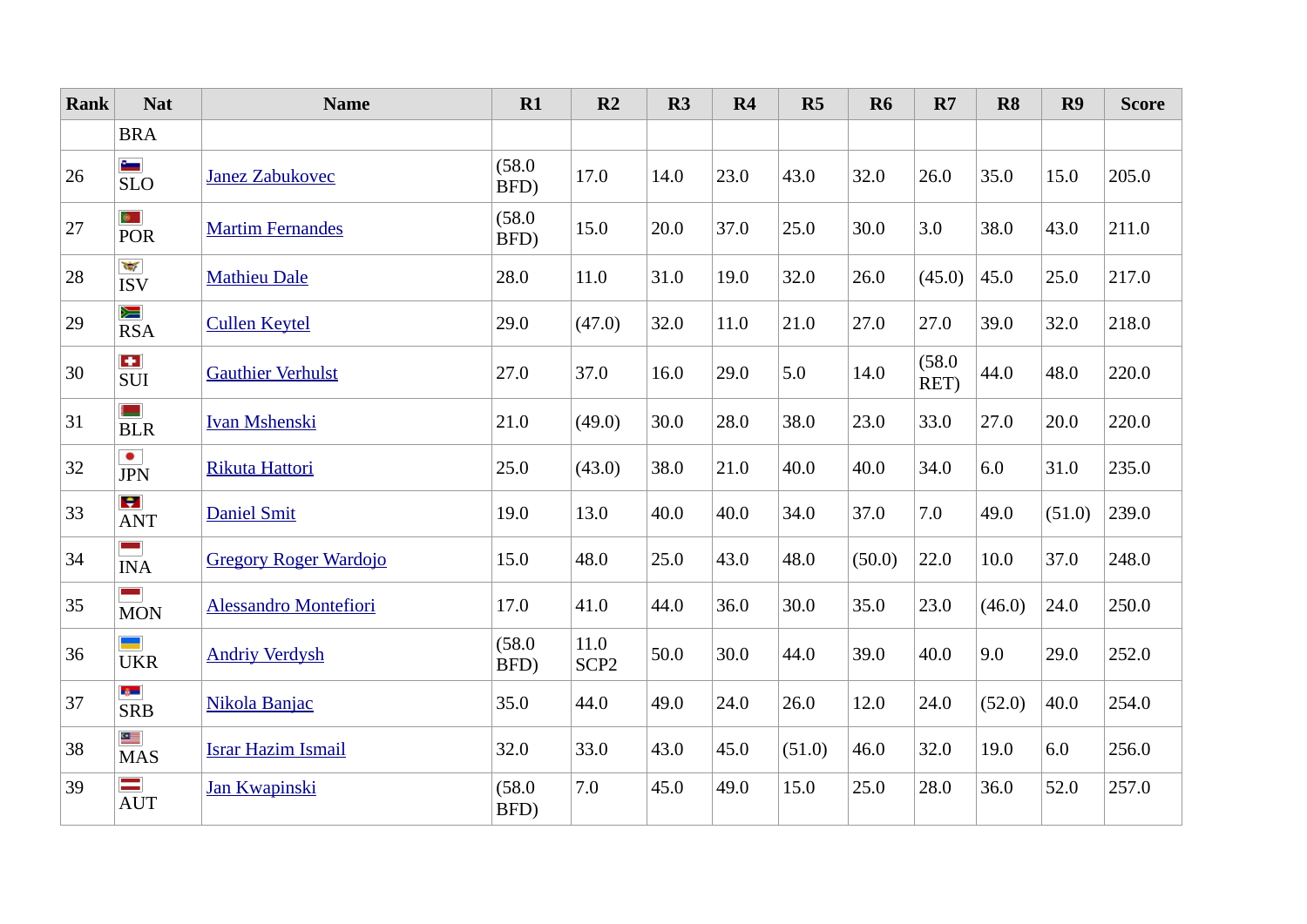| <b>Rank</b> | <b>Nat</b>                              | <b>Name</b>                     | R1             | R2             | R3   | R4             | R5     | R6             | R7                 | R8                 | R <sub>9</sub> | <b>Score</b> |
|-------------|-----------------------------------------|---------------------------------|----------------|----------------|------|----------------|--------|----------------|--------------------|--------------------|----------------|--------------|
| 40          | 43<br><b>DEN</b>                        | Nikolaj Borch                   | 39.0           | 39.0           | 29.0 | 25.0           | 36.0   | (41.0)         | 29.0               | 26.0               | 36.0           | 259.0        |
| 41          | CRO                                     | <b>Roko Copic</b>               | 41.0           | 4.0            | 36.0 | 34.0           | 18.0   | 29.0           | (58.0)<br>RET)     | 58.0<br><b>BFD</b> | 47.0           | 267.0        |
| 42          | $\overline{\phantom{a}}$<br><b>EGY</b>  | <b>Aly Badawy</b>               | 23.0           | 27.0           | 35.0 | (58.0)<br>UFD) | 27.0   | 18.0           | 58.0<br><b>UFD</b> | 58.0<br><b>RET</b> | 21.0           | 267.0        |
| 43          | 女<br><b>HKG</b>                         | <b>Stanislas Picard</b>         | (58.0)<br>BFD) | 19.0           | 41.0 | 51.0           | 52.0   | 44.0           | 12.0               | 28.0               | 27.0           | 274.0        |
| 44          | $\blacksquare$<br><b>BEL</b>            | <b>Jef Hinnekint</b>            | 24.0           | 42.0           | 33.0 | 33.0           | 50.0   | 54.0           | (58.0)<br>UFD)     | $11.0\,$           | 34.0           | 281.0        |
| 45          | $\mathbf{a}_{\mathbf{m}}$<br><b>CHI</b> | Ricardo Seguel Lacamara         | 37.0           | (54.0)         | 47.0 | 16.0           | 31.0   | 36.0           | 44.0               | 50.0               | 26.0           | 287.0        |
| 46          | $\mathbb{R}^d$<br><b>PER</b>            | <b>Mauro Pretto</b>             | 22.0           | (55.0)         | 39.0 | 35.0           | 39.0   | 42.0           | 38.0               | 43.0               | 38.0           | 296.0        |
| 47          | $\equiv$<br><b>EST</b>                  | <b>Evo Annus</b>                | 33.0           | (51.0)         | 27.0 | 47.0           | 37.0   | 45.0           | 25.0               | 42.0               | 42.0           | 298.0        |
| 48          | $\epsilon$<br><b>CYP</b>                | <b>Andreas Marathovouniotis</b> | 34.0           | 22.0           | 46.0 | 48.0           | (55.0) | 52.0           | 41.0               | 32.0               | 41.0           | 316.0        |
| 49          | $\equiv$<br><b>LAT</b>                  | <b>Robins Spats</b>             | 36.0           | 50.0           | 55.0 | 42.0           | (57.0) | 55.0           | 21.0               | 54.0               | 16.0           | 329.0        |
| 50          | $\circ$<br><b>TPE</b>                   | <b>Yang Huang</b>               | 30.0           | 34.0           | 57.0 | 46.0           | 47.0   | 47.0           | 39.0               | 33.0               | (58.0)<br>BFD) | 333.0        |
| 51          | $\equiv$<br><b>HUN</b>                  | <b>Leon Zink</b>                | 45.0           | 53.0           | 48.0 | 39.0           | 45.0   | 33.0           | 31.0               | 40.0               | (58.0)<br>RET) | 334.0        |
| 52          | ÷<br><b>AHO</b>                         | <b>Darius Berenos</b>           | 31.0           | (58.0)<br>DSQ) | 53.0 | 44.0           | 42.0   | 38.0           | 19.0               | 53.0               | 55.0           | 335.0        |
| 53          | $\frac{1}{2}$<br><b>PAR</b>             | <b>Sebastian Leri</b>           | 40.0           | 25.0           | 54.0 | 50.0           | 56.0   | (58.0)<br>DNC) | 47.0               | 37.0               | 49.0           | 358.0        |